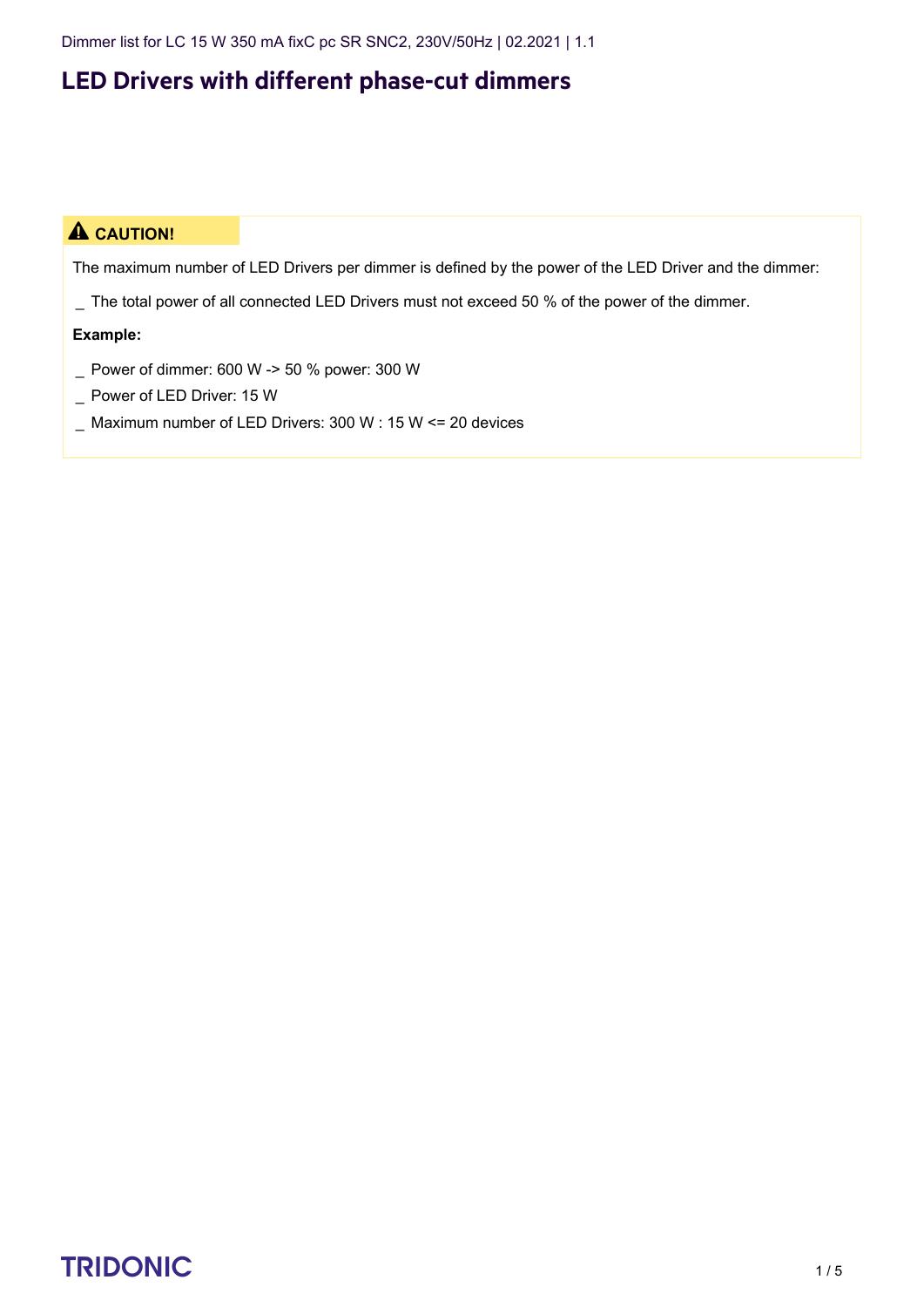| <b>Product</b><br>name  | <b>Article</b><br>number | <b>Dimmer</b><br>type <sup>1</sup> | <b>LED Drivers</b><br>per dimmer | <b>Linearity</b> | <b>Noise</b><br>rating <sup>2</sup> | <b>Flicker</b><br>rating <sup>3</sup> | <b>Min</b><br>dimming<br>level | Sum-<br>$m$ ary <sup>4</sup> |
|-------------------------|--------------------------|------------------------------------|----------------------------------|------------------|-------------------------------------|---------------------------------------|--------------------------------|------------------------------|
| <b>Busch</b>            | 6523 U-102               | universal                          | $1 - 12$                         | 1                | $\mathbf{1}$                        | $\mathbf{1}$                          | 9%                             | advisable                    |
| Berker                  | 283010                   | leading                            | $1 - 11$                         | 5                | $\mathbf 1$                         | $\mathbf 1$                           | 76%                            | not<br>useful                |
| Clipsal                 | 32E450TM                 | trailing                           | $1 - 12$                         | $\mathbf{1}$     | $\mathbf{1}$                        | 1                                     | 5%                             | advisable                    |
| Clipsal                 | 32E450UDM                | universal                          | $1 - 12$                         | $\mathbf 1$      | $\mathbf{1}$                        | $\mathbf 1$                           | 4%                             | advisable                    |
| <b>ELKO</b>             | 316GLED                  | trailing                           | $1-9$                            | $\mathbf 1$      | $\mathbf{1}$                        | 1                                     | $5%$                           | advisable                    |
| <b>ELKO</b>             | 315GLE-2Pole             | trailing                           | $1 - 9$                          | $\mathbf{1}$     | $\mathbf{1}$                        | 1                                     | 0%                             | advisable                    |
| <b>ELKO</b>             | 315GLE                   | trailing                           | $1 - 9$                          | $\mathbf 1$      | $\mathbf{1}$                        | 1                                     | 0%                             | advisable                    |
| Feller                  | 40200.LED.F.61           | universal                          | $1-6$                            | $\mathbf 1$      | $\mathbf{1}$                        | 1                                     | 6%                             | advisable                    |
| <b>GIRA</b>             | 117600/l01               | trailing                           | $1 - 12$                         | $\mathbf 1$      | $\mathbf{1}$                        | 1                                     | 9%                             | advisable                    |
| <b>JUNG</b>             | <b>225 TDE</b>           | trailing                           | $1 - 15$                         | $\mathbf 1$      | $\mathbf{1}$                        | 1                                     | 7%                             | advisable                    |
| <b>JUNG</b>             | 225NVDE                  | leading                            | $1 - 3$                          | $\mathbf 1$      | $\mathbf{1}$                        | $\overline{2}$                        | $0\%$                          | advisable                    |
| <b>JUNG</b>             | 254 UDIE 1               | universal                          | $1 - 17$                         | $\mathbf 1$      | $\mathbf{1}$                        | 1                                     | 8%                             | advisable                    |
| Niko                    | 325                      | universal                          | $1-9$                            | $\mathbf{1}$     | $\mathbf{1}$                        | 1                                     | 3%                             | advisable                    |
| SAL                     | <b>SDA450</b>            | trailing                           | $1 - 12$                         | 1                | 1                                   | 1                                     | $5%$                           | advisable                    |
| SAL                     | SDD350                   | trailing                           | $1 - 10$                         | $\mathbf{1}$     | $\mathbf{1}$                        | $\mathbf{1}$                          | $5\%$                          | advisable                    |
| Siemens                 | 5TCB 257                 | leading                            | $1 - 14$                         | $\mathbf{1}$     | $\mathbf{1}$                        | $\overline{2}$                        | 2%                             | advisable                    |
| Clipsal                 | 32ELEDM                  | trailing                           | $1 - 11$                         | $\mathbf{1}$     | $\mathbf{1}$                        | $\overline{2}$                        | 3%                             | advisable                    |
| DIGINET/<br><b>MMDM</b> | 04-B3218-H               | trailing                           | $1 - 11$                         | $\mathbf 1$      | $\mathbf{1}$                        | $\overline{2}$                        | $1\%$                          | advisable                    |

#### **Values for dimmers at full load: 42v\_350mA**

# $\begin{array}{ccc}\n\textbf{TRIDONIC} & & & & & \\
\textbf{TRIDONIC} & & & & & \\
\end{array}$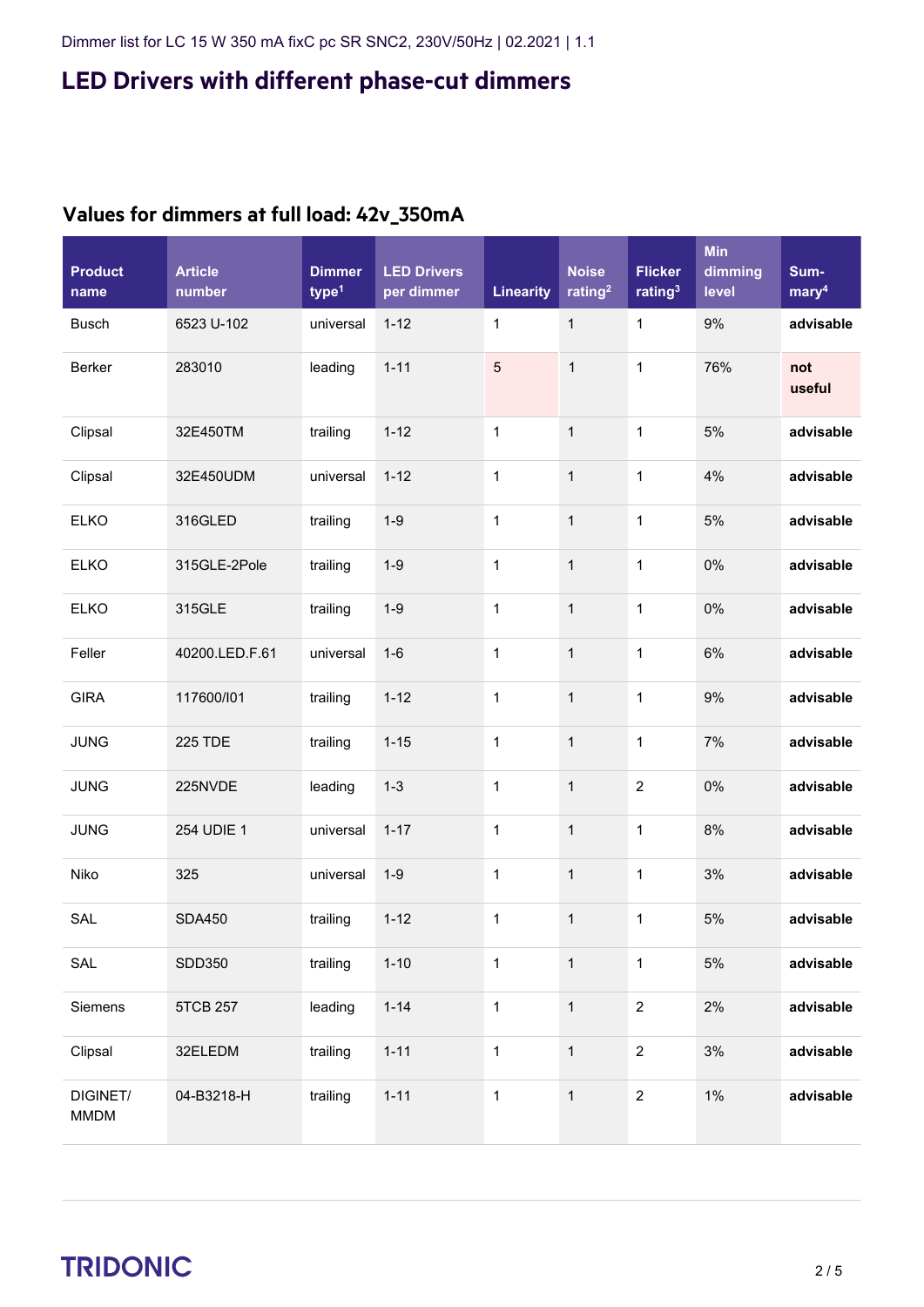| DIGINET/<br><b>MEDM</b> | 04-B1218-D                            | trailing | $1 - 11$ | $\mathbf{1}$   | $\mathbf{1}$ | $\overline{2}$ | 3%  | advisable     |
|-------------------------|---------------------------------------|----------|----------|----------------|--------------|----------------|-----|---------------|
| <b>SG Bluetooth</b>     | 820322                                | trailing | $1 - 11$ | 1              | $\mathbf{1}$ | $\overline{2}$ | 1%  | advisable     |
| <b>GIRA</b>             | 30200                                 | leading  | $1 - 17$ | $\overline{5}$ | $\mathbf{1}$ | $\overline{2}$ | 87% | not<br>useful |
|                         | 1607                                  | leading  | $1 - 11$ | 5              | $\mathbf{1}$ | $\overline{2}$ | 25% | not<br>useful |
|                         | 6523U                                 | leading  | $1-6$    | $\mathbf 1$    | $\mathbf{1}$ | $\overline{2}$ | 0%  | advisable     |
| Sunny                   | SDD400U                               | trailing | $1 - 11$ | $\mathbf{1}$   | $\mathbf{1}$ | $\overline{2}$ | 4%  | advisable     |
| Clipsal                 | 31E2PUDM                              | trailing | $1 - 11$ | 1              | $\mathbf{1}$ | $\overline{2}$ | 6%  | advisable     |
| Trader                  | <b>DIMR Trader</b><br>Dimpala Eclipse | trailing | $1 - 11$ | $\mathbf{1}$   | $\mathbf{1}$ | $\overline{2}$ | 4%  | advisable     |
| Ansell                  | Orbio 360 LED                         | leading  | $1 - 10$ | $\mathbf{1}$   | $\mathbf{1}$ | $\overline{2}$ | 5%  | advisable     |
| <b>SCHNERDER</b>        | SBD315RC                              | trailing | $1-9$    | 1              | $\mathbf{1}$ | $\overline{2}$ | 5%  | advisable     |
| <b>VARILIGHT</b>        | <b>JQP401W</b>                        | trailing | $1 - 8$  | 1              | $\mathbf{1}$ | $\overline{2}$ | 7%  | advisable     |
| MK                      | K1521 WHILV                           |          | $1 - 8$  | $\mathbf{1}$   | $\mathbf{1}$ | $\overline{2}$ | 9%  | advisable     |

## $\begin{array}{ccc}\n\textbf{TRIDONIC} & & & & & & \\
\textbf{TRIDONIC} & & & & & & \\
\end{array}$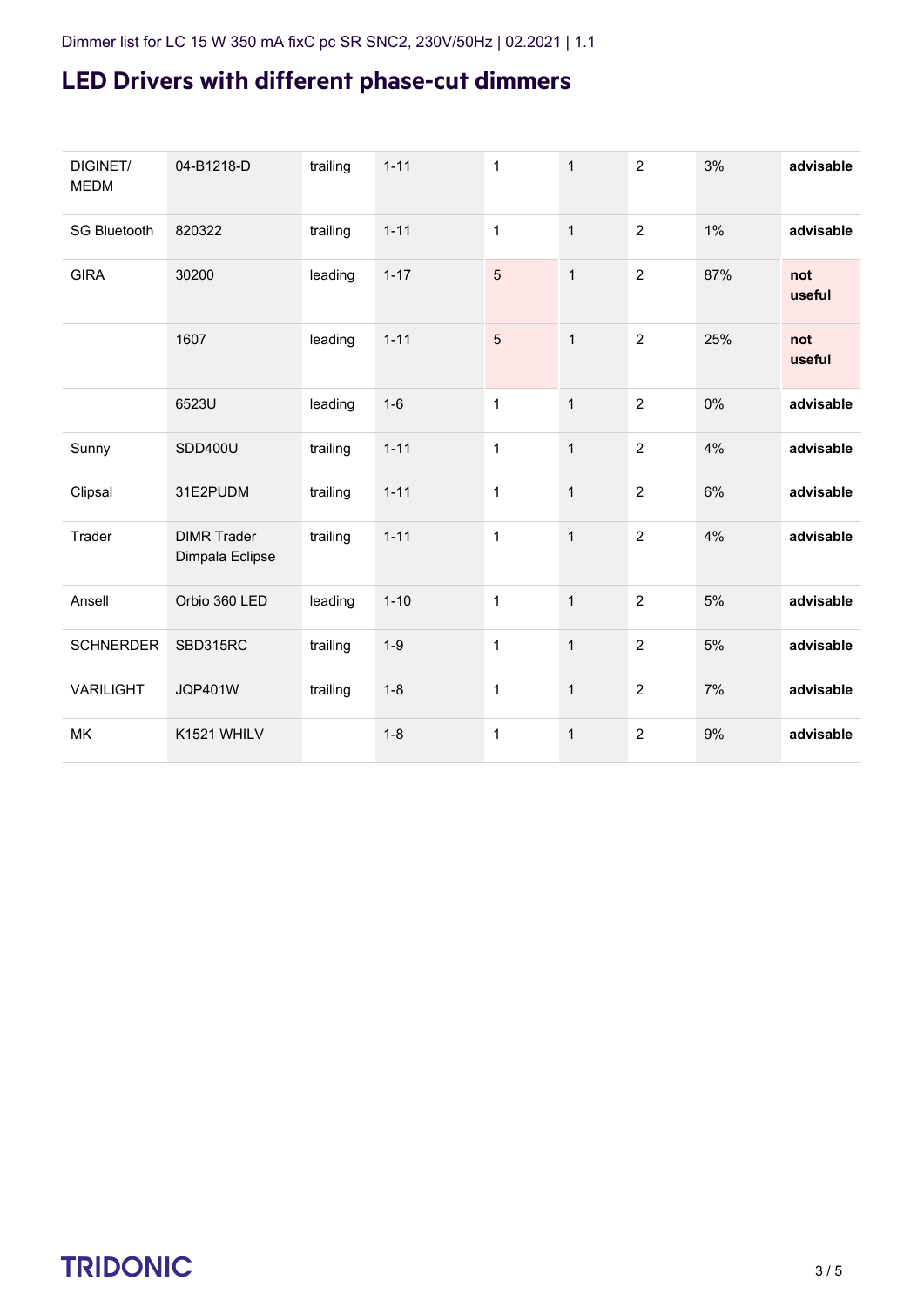| <b>Product</b><br>name  | <b>Article</b><br>number | <b>Dimmer</b><br>type <sup>1</sup> | <b>LED Drivers</b><br>per dimmer | <b>Linearity</b> | <b>Noise</b><br>rating <sup>2</sup> | <b>Flicker</b><br>rating <sup>3</sup> | <b>Min</b><br>dimming<br>level | Sum-<br>mary <sup>4</sup> |
|-------------------------|--------------------------|------------------------------------|----------------------------------|------------------|-------------------------------------|---------------------------------------|--------------------------------|---------------------------|
| <b>Busch</b>            | 6523 U-102               | universal                          | $1 - 17$                         | 1                | $\mathbf{1}$                        | $\mathbf 1$                           | 27%                            | advisable                 |
| Berker                  | 283010                   | leading                            | $1 - 17$                         | $\overline{5}$   | $\mathbf{1}$                        | $\mathbf{1}$                          | 57%                            | not<br>useful             |
| Clipsal                 | 32E450TM                 | trailing                           | $1 - 19$                         | $\mathbf 1$      | $\mathbf{1}$                        | $\mathbf{1}$                          | 8%                             | advisable                 |
| Clipsal                 | 32E450UDM                | universal                          | $1 - 19$                         | $\mathbf{1}$     | $\mathbf{1}$                        | $\mathbf{1}$                          | 6%                             | advisable                 |
| <b>ELKO</b>             | 316GLED                  | trailing                           | $1 - 13$                         | $\mathbf 1$      | $\mathbf{1}$                        | $\mathbf{1}$                          | 8%                             | advisable                 |
| <b>ELKO</b>             | 315GLE-2Pole             | trailing                           | $1 - 13$                         | $\mathbf 1$      | $\mathbf{1}$                        | $\mathbf{1}$                          | 0%                             | advisable                 |
| <b>ELKO</b>             | 315GLE                   | trailing                           | $1 - 13$                         | $\mathbf 1$      | $\mathbf{1}$                        | $\mathbf{1}$                          | 0%                             | advisable                 |
| Feller                  | 40200.LED.F.61           | universal                          | $1 - 8$                          | $\mathbf 1$      | $\mathbf{1}$                        | $\mathbf{1}$                          | 9%                             | advisable                 |
| <b>GIRA</b>             | 117600/l01               | trailing                           | $1 - 17$                         | 1                | $\mathbf{1}$                        | $\mathbf 1$                           | 11%                            | advisable                 |
| <b>JUNG</b>             | <b>225 TDE</b>           | trailing                           | $1 - 22$                         | $\mathbf 1$      | $\mathbf{1}$                        | $\mathbf{1}$                          | 7%                             | advisable                 |
| <b>JUNG</b>             | 225NVDE                  | leading                            | $1 - 4$                          | $\mathbf 1$      | $\mathbf{1}$                        | $\boldsymbol{2}$                      | 0%                             | advisable                 |
| <b>JUNG</b>             | 254 UDIE 1               | universal                          | $1 - 25$                         | $\mathbf 1$      | $\mathbf{1}$                        | $\mathbf 1$                           | 9%                             | advisable                 |
| Niko                    | 325                      | universal                          | $1 - 14$                         | 1                | $\mathbf{1}$                        | $\mathbf 1$                           | 3%                             | advisable                 |
| SAL                     | <b>SDA450</b>            | trailing                           | $1 - 19$                         | 1                | $\mathbf{1}$                        | 1                                     | 6%                             | advisable                 |
| SAL                     | SDD350                   | trailing                           | $1 - 15$                         | $\mathbf{1}$     | $\mathbf{1}$                        | $\mathbf{1}$                          | $5\%$                          | advisable                 |
| Siemens                 | 5TCB 257                 | leading                            | $1 - 21$                         | $\mathbf{1}$     | $\mathbf{1}$                        | $\overline{2}$                        | $0\%$                          | advisable                 |
| Clipsal                 | 32ELEDM                  | trailing                           | $1 - 17$                         | $\mathbf{1}$     | $\mathbf{1}$                        | $\overline{2}$                        | $1\%$                          | advisable                 |
| DIGINET/<br><b>MMDM</b> | 04-B3218-H               | trailing                           | $1 - 17$                         | $\mathbf{1}$     | $\mathbf{1}$                        | $\overline{2}$                        | $5\%$                          | advisable                 |

#### **Values for dimmers at min load: 27v\_350mA**

# $\begin{array}{c}\n\textbf{TRIDONIC} \\
\textbf{4/5}\n\end{array}$